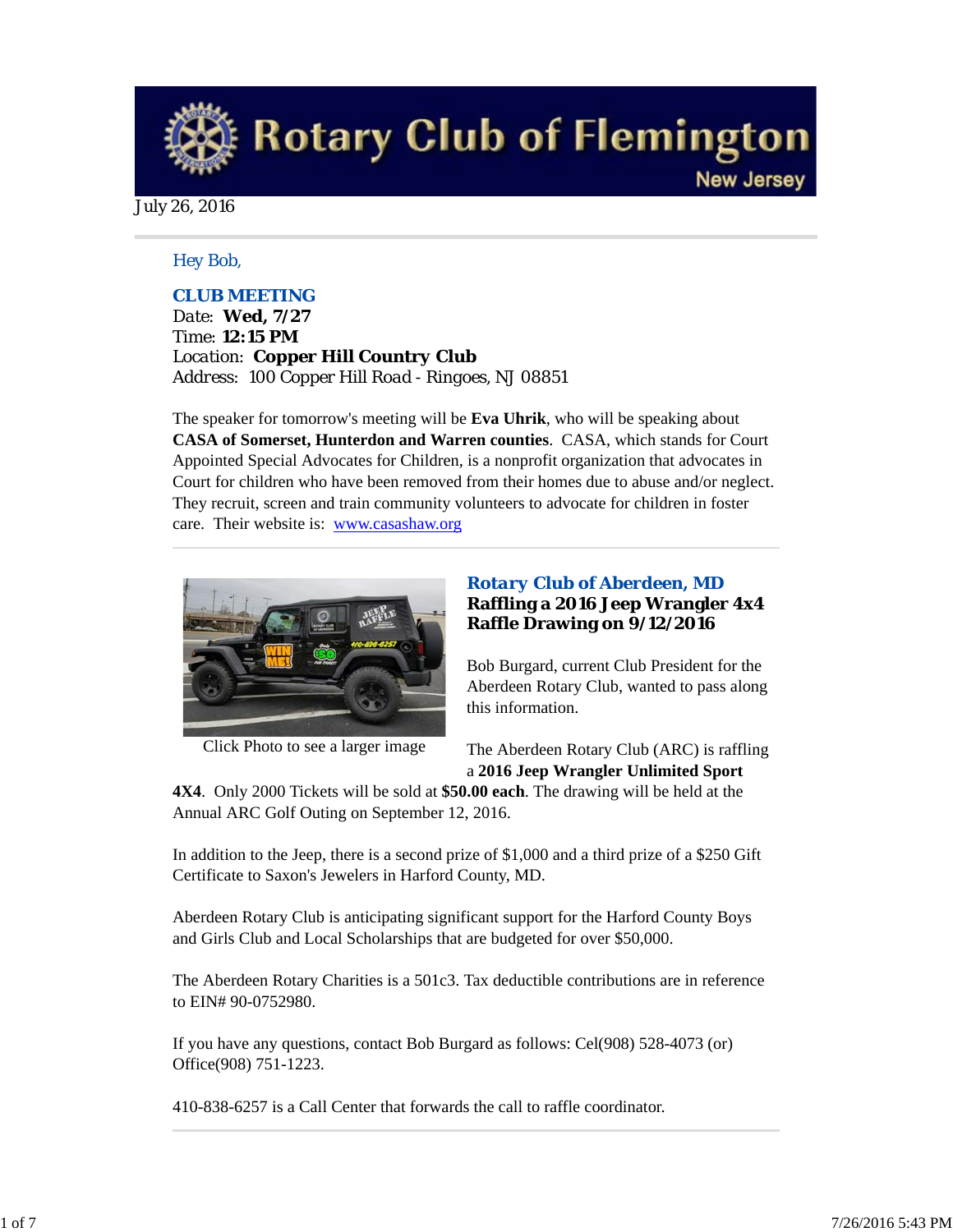

# *The Flemington Rotary MEMBER DIRECTORY Is Updated on the Website*

A PDF copy of the Club Directory is now kept on the club website, located on the password protected "**Members Only**" page. To access this, simply goto **www.FlemingtonRotaryNJ.org** and click on "Members

Only" in the upper left. The page is password protected. If you do not have the password, simply email us and request it.

If you see any updates that need to be made (a change of address, email, phone number, something is not listed correctly, etc.), please email Sandy Clark and request any changes to be made. **Click Here** to generate an email to Sandy.



# *SPEAKERS & PROGRAMS BEING SOUGHT*

President Mick is looking for some ideas for upcoming meeting programs and speakers. If you have any leads, please pass them onto Mick Schaible, who will follow-up to schedule the speaker.

**Click here** to generate an email directly to Mick.



As you know, the Rotary Club of Flemington is a member of the H.C. Chamber of Commerce. This enables all Rotarians the ability to attend a Chamber function as a "member". If someone asks you what your business is, you would explain that you are a member representing the Rotary Club of Flemington. **Click Here** to visit the Chamber website for a listing of upcoming events.



# *Jersey Talk Radio - Internet Radio "THE ROTARY HOUR"* **Tuesdays** from **5pm to 6pm**

PDG Megan Jones-Holt is the host of "The Rotary Hour" on the "Jersey Talk Radio" internet radio station. She is always looking for guests to have on the show. If you are intersted, please get in touch with Megan at (908)894-4590 or **mjonesholt@gmail.com**.

**Click Here** to listen to the Internet Radio station from your PC, smart phone, mobile device, etc.

# *ROTARY DISTRICT 7510 NEWS*

**Click Here** to read the current news from our Rotary District 7510.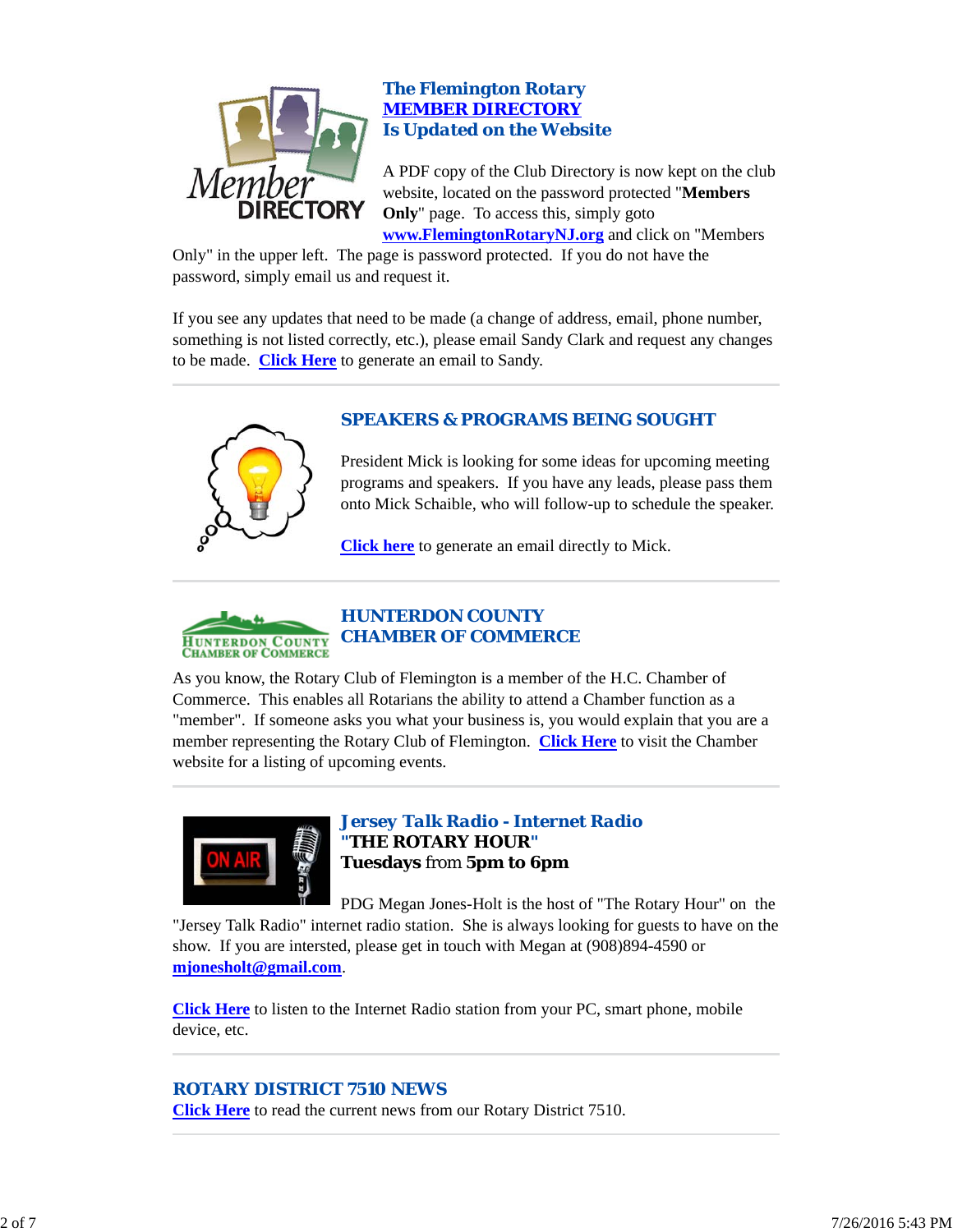## *SPEAKERS & PROGRAMS BEING SOUGHT*

We are always seeking new or creative ideas for upcoming meeting programs and speakers. If you have any leads, please pass them onto Mick Schaible. **Click here** to generate an email directly to Mick.

## *UPCOMING DATES TO NOTE:*

Wed, 8/03: Club Assembly. Wed, 8/10: Open. Wed, 8/17: Paul Muir, Executive Director of the Red Mill Museum Village. Wed, 8/24: Colette Camisa from Hunterdon Prevention Resources to speak about a Healthy Hunterdon Workforce Wed, 8/31: Open.

Wed, 10/12: District Governor Official Visit (DG Charles Minton)

**Next RCOF Board Meeting**: To Be Announced. (Held bi-monthly). **Next Membership Meeting:** Wed, 8/10/2016 at 1:30 PM (Usually the 2<sup>nd</sup> Wed).

**Upcoming RCOF Club Events, Fundraisers, Fellowship Events, Etc**.: To Be Announced:

#### **Rotary District 7510 Events & Functions:**

Mon, 11/14: Eat, Drink & Share at 6:00pm (The Pines Manor, Route 27 & Talmadge Road - Edison, NJ)

#### *COMMITTEE LIST:*

**Click Here** to download the listing of all current Club Committee's and its members.

## *"MEMBERS ONLY" WEBSITE:*

## **Click Here for the Members Only section of the website to find:**

1) The "Membership Proposal Form" to propose a new member.

- 2) New Member Information.
- 3) An Online Copy of the Club Membership Directory.
- 4) A Link to All Photos Albums of the Club.

#### *ROTARY WEBSITE LINKS:*

Rotary International: **www.Rotary.org** Rotary District 7510: **www.RotaryNJ.org**

#### *NEARBY ROTARY CLUB MEETINGS:*

As A Rotarian, you are Welcome to attend a Rotary Club meeting anywhere in the world. Click here for the Rotary Club Locator App. Or see below for some local meetings:

#### Mondays

**Lambertville/New Hope** (6:30 pm) - Lambertville Station Restaurant; 11 Bridge Street, Lambertville NJ 08530

**Piscataway** (12:15 pm) - Radisson Hotel; 21 Kingsbridge Road, Piscataway, NJ 08854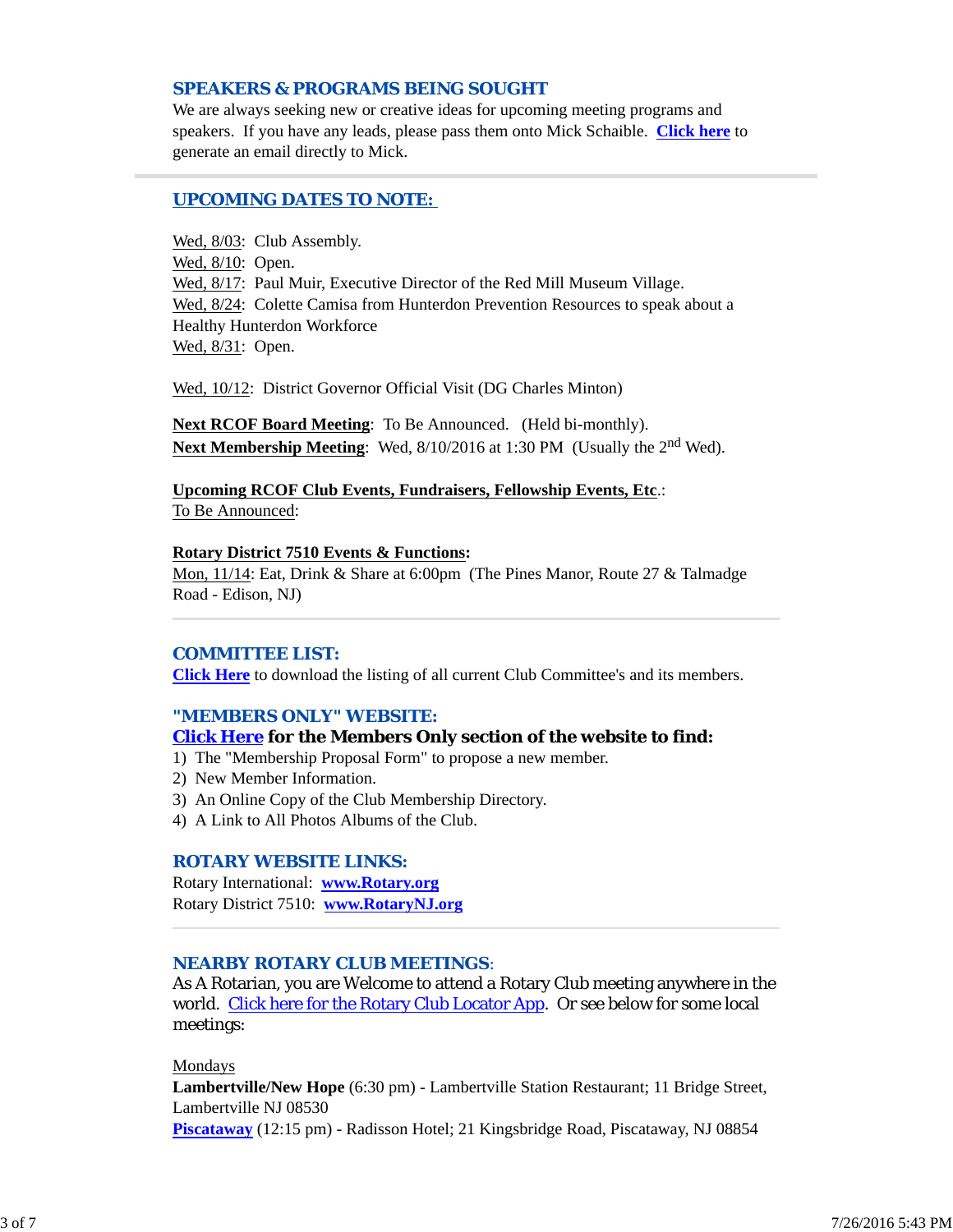## Tuesdays

**Whitehouse** (12:15 pm) - Max's 22; 456 Route 22 West, Whitehouse Station, NJ 08889 **Princeton** (12:15 pm) - The Nassau Club; 6 Mercer Street, Princeton, NJ 08540 **Bridgewater-Bound Brook** (12:15 pm) - Arbor Glenn; 100 Monroe St, Bridgewater 08807

#### Wednesdays

**Branchburg Township** (7:30 am): Stoney Brook Grille; 1285 Route 28, North Branch, NJ 08876

**Flemington** (12:15pm): Copper Hill Country Club; 100 Copper Hill Road, Ringoes, NJ 08851

**Hillsborough Township** (6:15 pm): Pheasant's Landing; 311 Amwell Road (Rt. 514), Hillsborough, NJ 08844

#### Thursdays

**Clinton Sunrise** (7:30 am): Clinton Fire Department; New Street, Clinton, NJ 08809 **Somerville/Bridgewater** (12:15 pm): Bridgewater Manor; 1251 US Highway 202/206, Bridgewater, NJ 08807

**Trenton** (12:15 pm): Freddie's Tavern; 12 Railroad Avenue, West Trenton, NJ 08628

#### Fridays

**North Hunterdon** (12:15 pm): Beaver Brook County Club; 25 County Club Drive, Annandale, NJ 08801

**Princeton Corridor** (12:15pm): Hyatt Regency; 102 Carnegie Center, Rt. 1 North, Princeton, NJ 08540

#### eClub

**Rotary eClub of Hunterdon Horizon**: View website for meetings or online makeups.

# RI President's Call for Action in **2016-2017**: **"Rotary Serving Humanity"**

**Rotary Club of Flemington - Our 93rd Year**

Founded October 3, 1923 \* Charter #1529 \* District 7510

| Club President         | <b>Daniel James "D.J." Wright</b>                 |
|------------------------|---------------------------------------------------|
| President-Elect        | Kim Metz                                          |
| Secretary              | <b>Karen Widico</b>                               |
| Treasurer, General     | <b>Bob Newland</b>                                |
| Treasurer, Lunch       | Lynn Hyman                                        |
| <b>Board Member</b>    | Mick Schaible (immediate Past-President)          |
| <b>Board Member</b>    | <b>Sandy Clark</b>                                |
| <b>Board Member</b>    | <b>Joe Ziegler</b>                                |
| Sergeant-at-Arms       | <b>Ken Skowronek</b>                              |
| R.I. President         | <b>John F. Germ</b> (Chattanooga, Tennessee, USA) |
| District Governor (DG) | <b>Charles Minton</b> (Union, NJ)                 |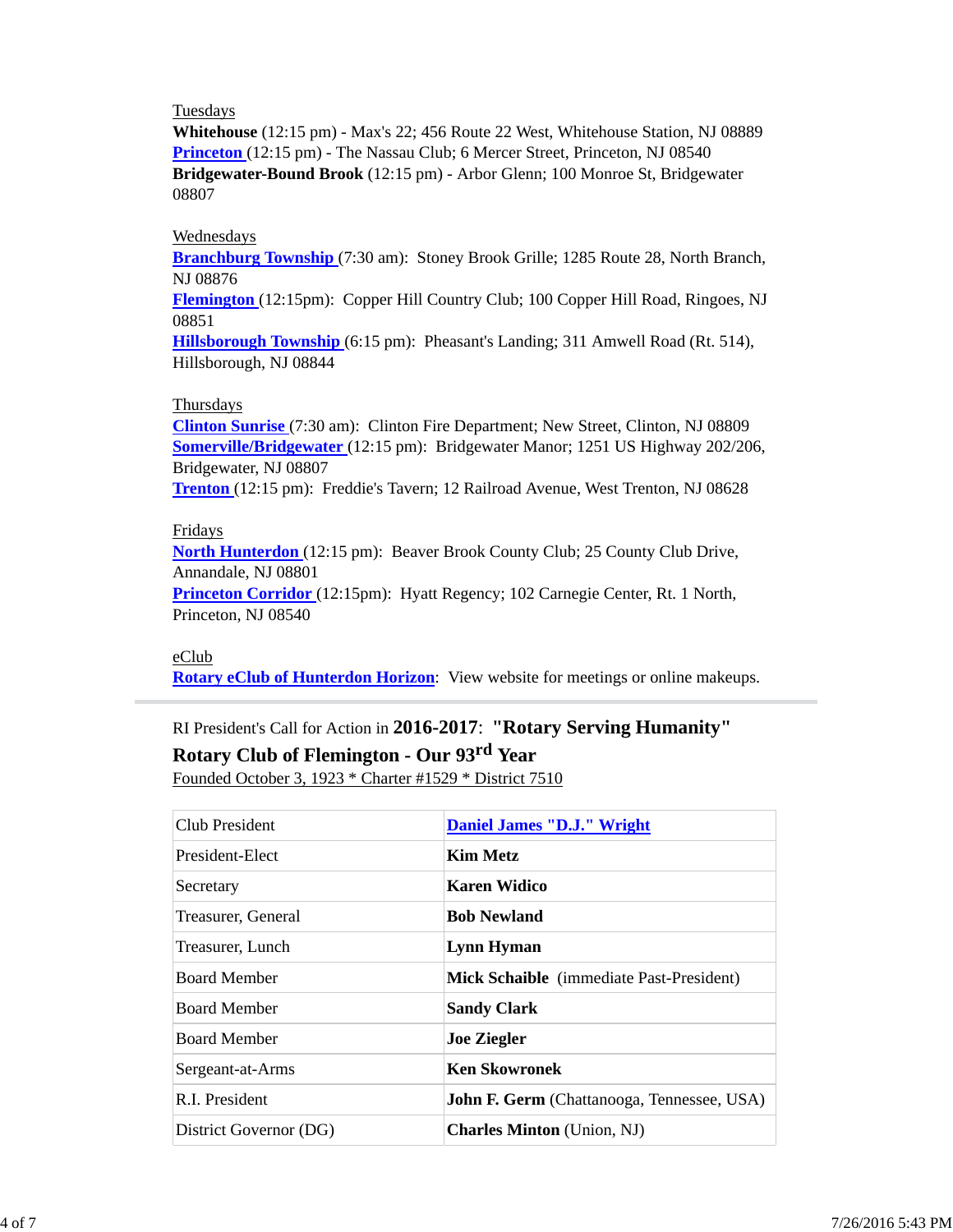| District Governor Elect (DGE)            | <b>Bob Zeglarski</b> (Roselle-Rosselle Park) |
|------------------------------------------|----------------------------------------------|
| District Governor Nomimee (DGN)          | <b>John Shockley</b> (Hillsborough)          |
| <b>Assistant District Governor (ADG)</b> | Albert Varga (Lambertville-New Hope)         |

Club Meetings: **Wednesday, 12:15 pm, Copper Hill Country Club** 100 Copper Hill Road, Ringoes 08551



*MISSION STATEMENT*: The mission of Rotary International is to assist and guide Rotarians and Rotary clubs to accomplish the Object of Rotary to ensure Rotary's continuing relevance and to help build a better world, emphasizing service activities by individuals and groups that enhance the quality of life and human dignity, encouraging high ethical standards, and creating greater understanding among all people to advance the search for peace in the world.

**THE OBJECT OF ROTARY:** The object of Rotary is to encourage and foster the ideal of service as a basis of worthy enterprise and, in particular, to encourage and foster:

**1st**: The development of acquaintance as an opportunity for service;

**2nd**: High ethical standards in business and professions, the recognition of the worthiness of all useful occupations, and the dignifying of each Rotarian's occupation as an opportunity to serve society;

**3rd**: The application of the ideal of service in each Rotarian's personal, business and community life;

**4th**: The advancement of international understanding, goodwill, and peace through a world fellowship of business and professional persons united in the ideal of service.

**THE 4-WAY TEST:** "Of the things we think, say or do:

- **1st**: Is it the Truth?
- 2<sup>nd</sup>: Is it Fair to all concerned?
- **3rd**: Will it build goodwill and better friendships?
- **4th**: Will it be beneficial to all concerned?"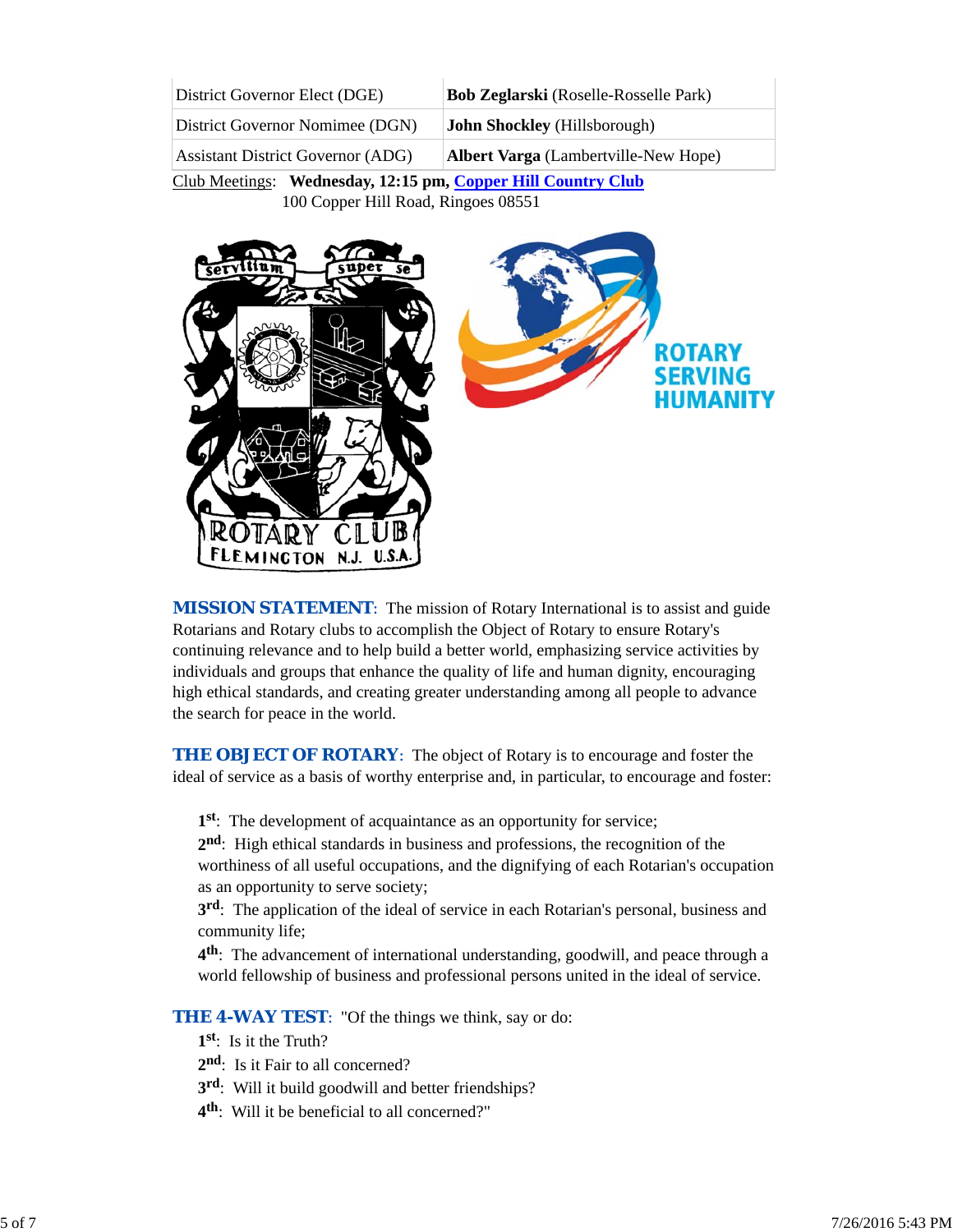## *ROTARY's AVENUE'S OF SERVICE*:

**1)** Through **Club Service**, we have fun, build lasting friendships, and make sure that our club runs well.

**2)** Through **Vocational Service**, we volunteer our professional skills to serve others and promote integrity in everything we do.

**3)** Through **Community Service**, we address local needs and work with our community to bring lasting improvements.

**4)** Through **International Service**, we meet humanitarian needs around the globe and promote world understanding and peace.

**5)** Through **Youth Service**, we work with young people to help them become the next generation of leaders, visionaries, and peacemakers.

| Rotarian                          | <b>Member Since</b> | <b>Classification</b>           |  |  |  |  |
|-----------------------------------|---------------------|---------------------------------|--|--|--|--|
| Black, Bruce B.                   | 2007                | <b>Health and Fitness</b>       |  |  |  |  |
| Bohler, Herbert C. (Herb)         | 1977                | <b>Specialty Advertising</b>    |  |  |  |  |
| <b>Boynton, Adam</b>              | 2016                | <b>Church / Social Services</b> |  |  |  |  |
| Campbell, Jennifer                | 2015                | <b>General Practice</b>         |  |  |  |  |
| Chittenden, Robert L. (Bob)       | 2003                | M.E.F.P. Consulting Engineering |  |  |  |  |
| Clark, Arthur L. (Sandy)          | 1987                | Printing                        |  |  |  |  |
| Davidson, James G. (Jim)          | 2002                | <b>Rubber Products</b>          |  |  |  |  |
| del Campo, Ann                    | 2016                | <b>Scientist &amp; Farmer</b>   |  |  |  |  |
| Ferrari, Frederick J. (Fred)      | 1964                | Orthodontia                     |  |  |  |  |
| Fisher, Charles H. (Charlie)      | 1961                | <b>Funeral Services</b>         |  |  |  |  |
| Fisher, Thomas H. (Tom)           | 2012                | Property & Casualty Insurance   |  |  |  |  |
| Harrison, Jeffrey (Jeff)          | 1996                | Psychotherapy                   |  |  |  |  |
| <b>Goldsmith, Cheryl</b>          | 2016                | <b>Realtor</b>                  |  |  |  |  |
| <b>Goodwin, Michael S.</b>        | 2016                | <b>Youth Development</b>        |  |  |  |  |
| Hyman, Lynn                       | 2010                | <b>Retail Banking</b>           |  |  |  |  |
| Kamnitsis, Christopher P. (Chris) | 2001                | <b>Financial Planning</b>       |  |  |  |  |
| <b>Kritharis, Nikolaos (Nik)</b>  | 2016                | <b>Dentistry</b>                |  |  |  |  |
| Liebross, Ira                     | 1997                | <b>Family Medicine</b>          |  |  |  |  |
| Loew, Darren                      | 2002                | Orthodontics                    |  |  |  |  |
| Martin, Teresa (Terry)            | 1993                | Solid Waste/Recycling           |  |  |  |  |
| Mazujian, Harry                   | 2004                | Clergy                          |  |  |  |  |
| McWilliams, Nancy                 | 1992                | Psychotherapy                   |  |  |  |  |
| Metz, Kim                         | 2007                | <b>Technical Education</b>      |  |  |  |  |
| Muller, George D.                 | 1964                | <b>Cut Glass Manufacturing</b>  |  |  |  |  |
| Nastasi, William (Bill)           | 1996                | <b>General Contracting</b>      |  |  |  |  |
| Newland, Robert D. (Bob)          | 1998                | Insurance                       |  |  |  |  |
| Ownes, Terry M.                   | 1987                | <b>Floor Covering</b>           |  |  |  |  |
| Phelan, Christopher J. (Chris)    | 2009                | <b>Chamber Of Commerce</b>      |  |  |  |  |
| Randolph, R. Wayne                | 1982                | <b>Veterinary Medicine</b>      |  |  |  |  |

## **2016-2017 CLUB MEMBER ROSTER Rotary Club of Flemington, NJ** Current Number of Members: 44